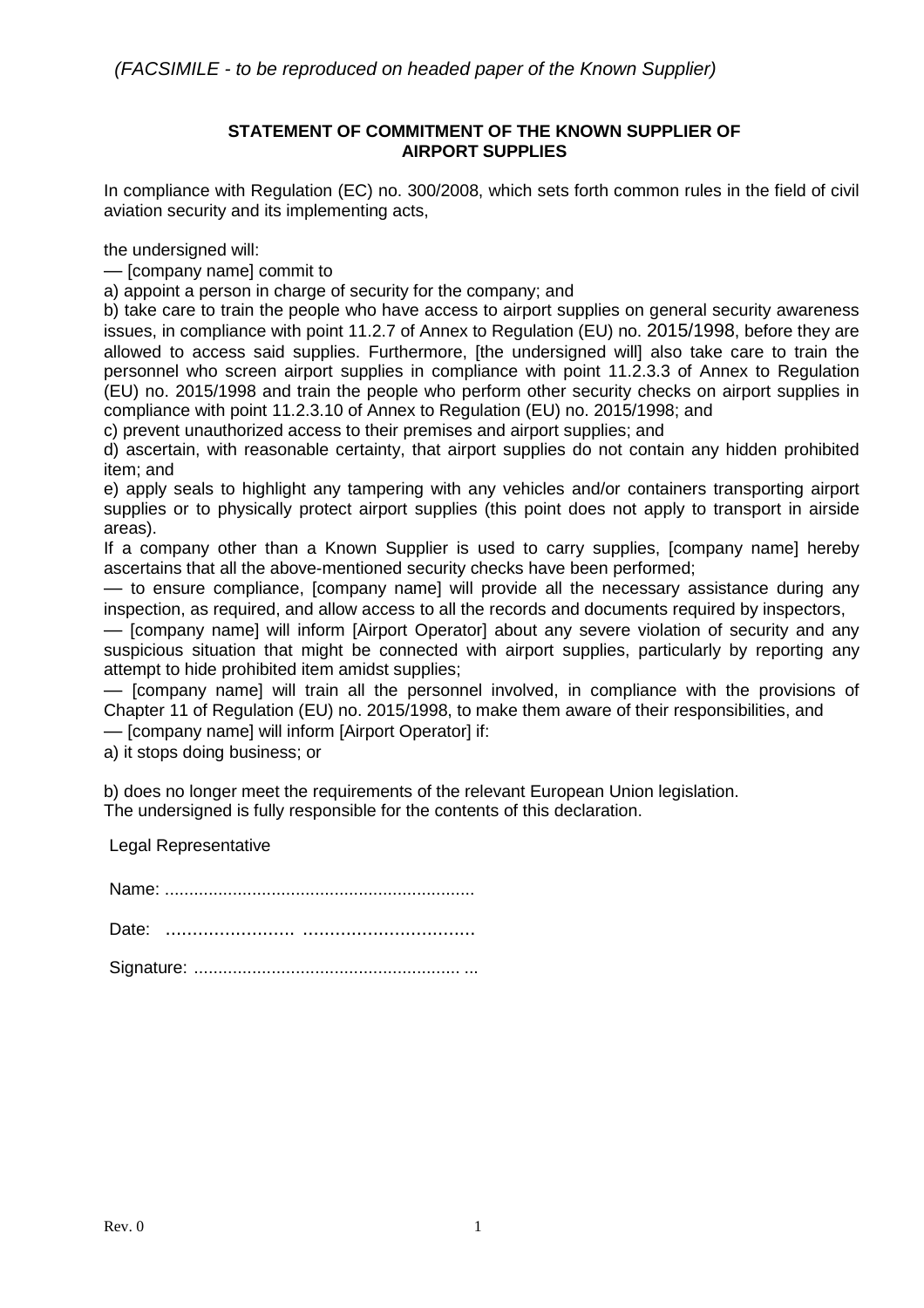# SECURITY PLAN OF THE KNOWN SUPPLIER OF AIRPORT SUPPLIES

| $\text{Fax}$ |
|--------------|
|              |
|              |

| $\text{Fax}$ |  |
|--------------|--|
|              |  |
|              |  |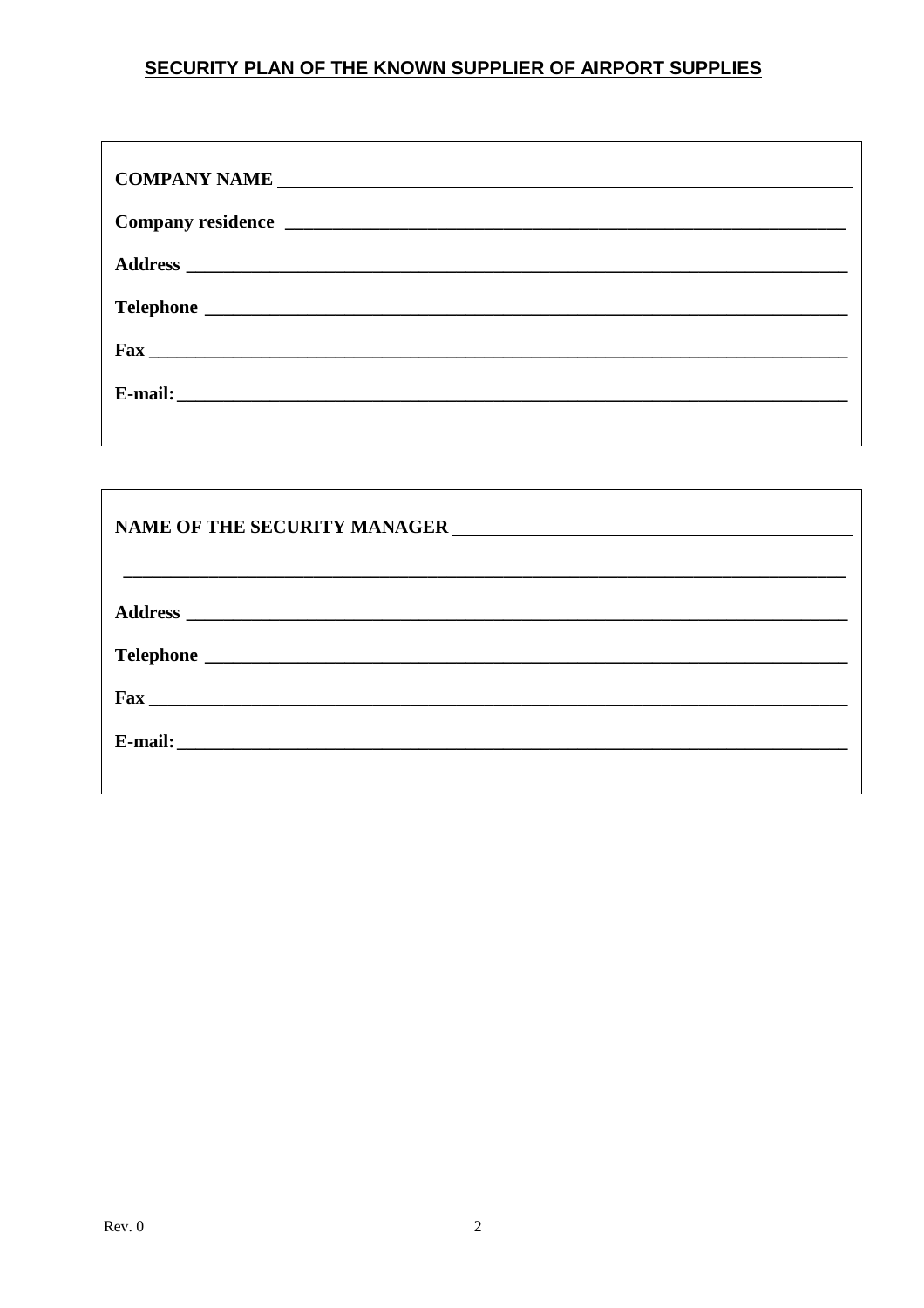### **APPOINTMENT OF THE SECURITY MANAGER**

In compliance with Regulation (EC) no. 300/2008 of the European Parliament and of the Council of 11 March 2008 on common rules in the field of civil aviation security and its implementing acts, the undersigned *[Legal Representative of the Company]* 

#### **FORMALLY APPOINTS AS PERSON IN CHARGE OF SECURITY**

(for the development, implementation and supervision of the security measures required by Chapter 9 of the National Security Plan, ed. 2 of 9 June 2015)

- [personal details of the Security Manager, including address and telephone/mail contacts]

#### **WHO HAS BEEN SPECIFICALLY TRAINED FOR THE ROLE DESCRIBED IN** "**CAT. A12/BIS** – **A12**" **IN ENAC**'**S TRAINING MANUAL**

- [company name] informs Toscana Aeroporti-Pisa that if:

• the name of the Security Manager

Annexes:

- Identity document of the Security Manager
- Copy of the training certificate for Cat. A 12/Bis A 12

I am fully responsible for this appointment and aware of the criminal liabilities specified in art. 76 of DPR no. 445 of 28 December 2000 and in art. 495 of the Criminal Procedure Code for falser statements.

Legal Representative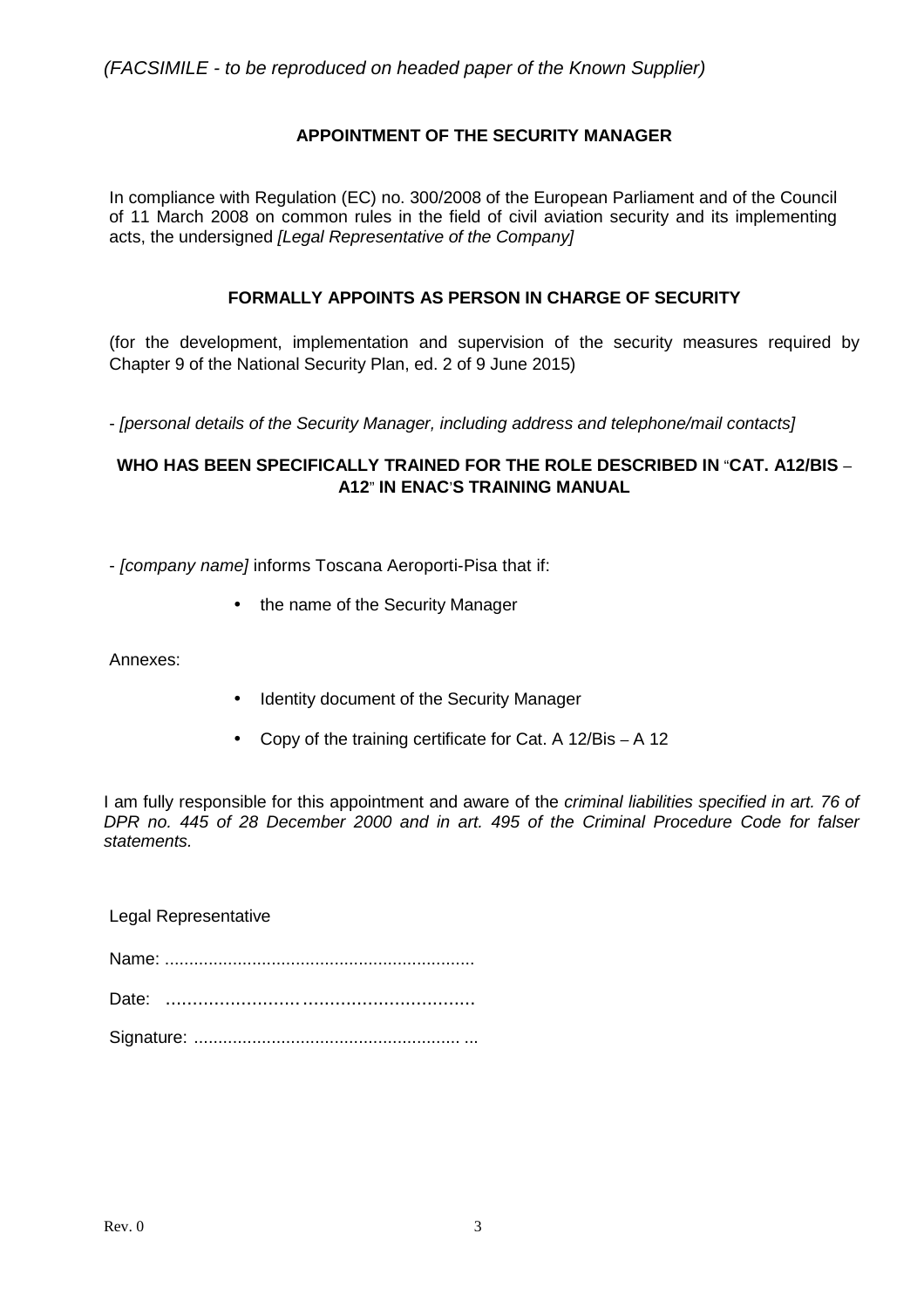### **GUIDELINES FOR THE PREPARATION OF THE SECURITY PROGRAME OF THE KNOWN SUPPLIER OF AIRPORT SUPPLIES**

# **1. INTRODUCTION**

### **1.1 Scope of the Security Plan**

This Security Plan describes the security measures implemented to ensure that each supply for the airport is appropriately screened before being delivered in the sterile area. (name of Known Supplier) shall ensure that all the couriers (name/s of courier, if designated) will meet the predefined requirements when acting in their name. However, (name of Known Supplier) will remain liable for compliance with the provisions of the NSP.

### **1.2 Organization**

(Describe the organization of the Known Supplier in detail and enclose an organizational chart).

### **1.3 Organization of security**

[name of Known Supplier] appointed a Security Manager for the development, implementation and supervision of the security measures required and ensures that only appropriately trained personnel will be used for the control and delivery of airport supplies.

The tasks of the Security Manager are, *inter alia*:

- to develop and amend this Security Plan in harmony with the contents of the NSP;

- to ensure that the provisions of this Security Plan are communicated to all the people involved in the different relevant tasks;

- to implement security measures and make them consistent with the procedures;

- to be the contact person for any problem connected with airport supplies that might be detected by the Security Manager of the Airport Operator;

- to maintain and update a list of all the people involved in the control and delivery of airport supplies;

- to assess the vulnerability of locations and security procedures;

- to ensure that all the personnel performing the security checks described in point 9.1.4 of Reg. 2015/1998 are background checked;

- to ensure that the personnel is trained and their training updated by maintaining all the necessary relevant records.

### **1.4 Additional information**

Enter the following information:

- estimated volume of products to be introduced in the sterile area of the airport;
- types of products.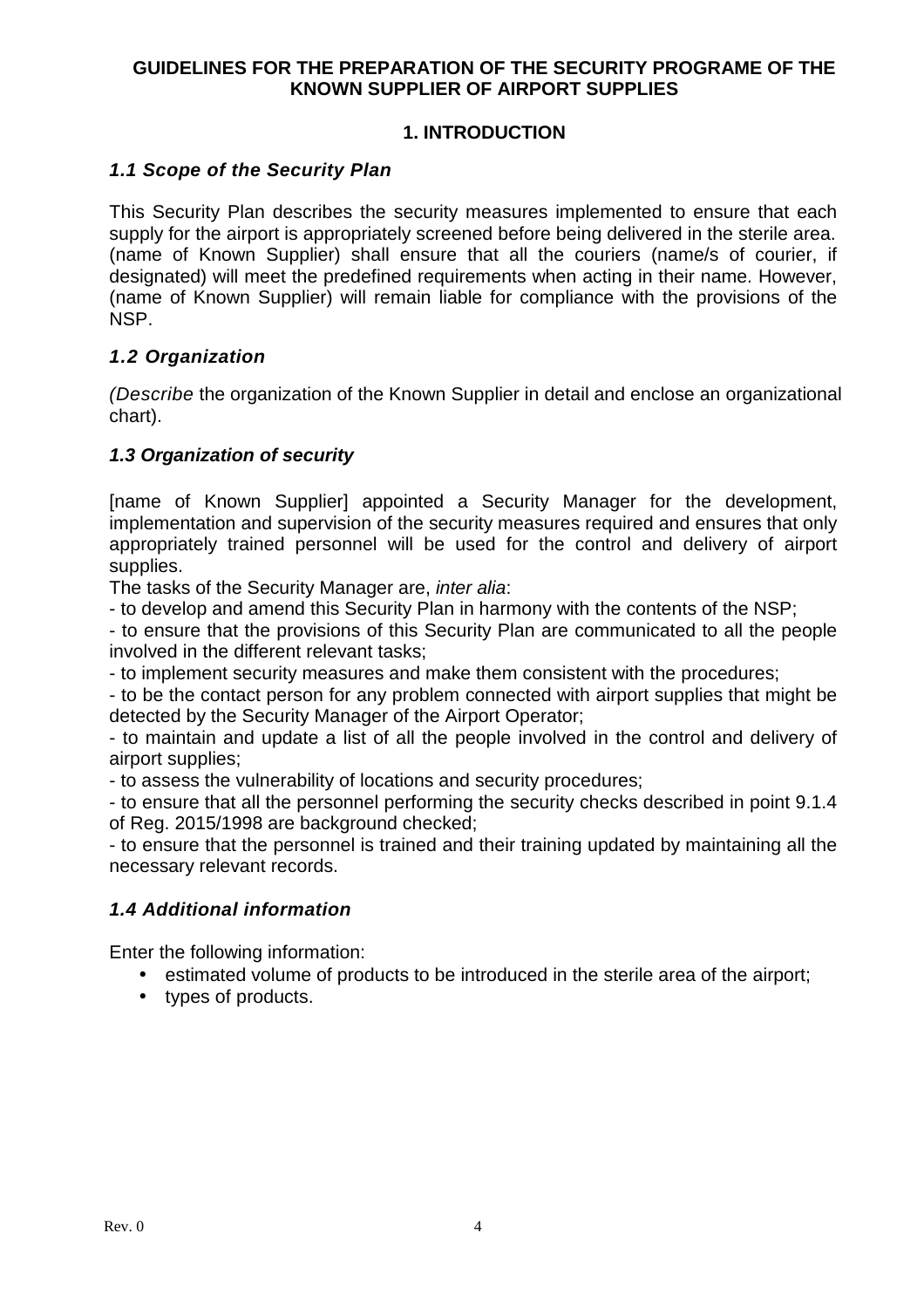# **2. PERSONNEL**

### **2.1 Personnel**

I, [Name of Security Manager], hereby commit to keep a list of all the people authorized to to access the locations where the airport supplies are received, packaged, stored or carried. This list contains all the information, including the name, surname, date and place of birth, nationality and signature of the person concerned.

This list is Annex 1 to this Security Plan.

We specify that the personnel charged with security checks or accessing airport supplies without being escorted must be specifically trained on the "A 10" role, as indicated in ENAC's Training Manual Sec-05A ----- Enclose a copy of the certifications.

### **2.2 Personnel selection and training**

I, [name of Security Manager], hereby commit to ensure that any operation concerning airport supplies will be carried out by selected and trained personnel.

Describe selection and training methods.

### **2.2.1 Personnel background check**

I, [name of Security Manager], am fully aware that all the hired personnel is subject to the ascertainment of their background by the competent authority and must be provided with an airport pass issued by ENAC, where required. Furthermore, I am aware that no person will be hired if the aforesaid requirements are not completely met.

Any staff member involved in the airport supply chain who is not provided with the airport pass issued by ENAC is required to submit a statement containing his/her criminal record.

### **2.2.2 Personnel training**

I, [name of Security Manager], hereby ensure that all the personnel involved in the preparation and treatment of airport supplies will be specifically trained and updated when necessary, according to the provisions of Chapter 11 of Regulation (EU) 2015/1998.

I also ensure that said training will be successfully completed before the personnel is allowed unescorted access to the airport supplies.

The security training certifications of the personnel involved in tasks related to airport supplies must be submitted by using Annex 2 to this Security Plan.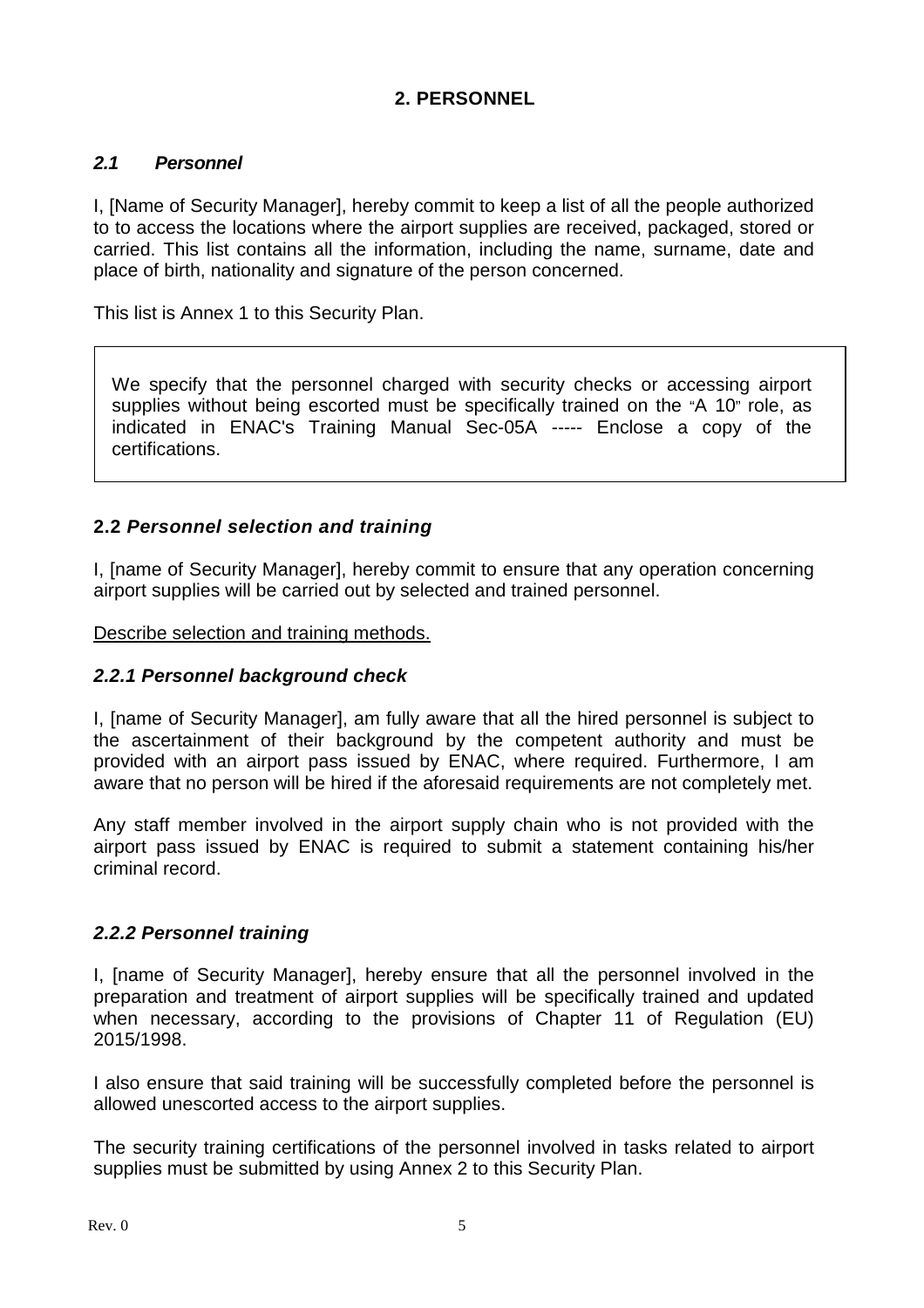# **3. PROTECTION AND ACCESS CONTROL PROCEDURES 3.1 Control of**

### **accesses**

I, [name of Known Supplier], hereby ensure that:

- a) the premises used for the control and delivery of airport supplies are continuously protected from any illegal interference;
- b) all the doors, windows and any other possible access ways to the premises are protected or controlled;
- c) all the appropriate (structural and procedural) measures have been adopted to prevent any unauthorized access;
- d) when in use, all the access points are closed to prevent any passage.

### **3.2 Storage and protection of supplies**

I, [name of Known Supplier], hereby ensure that the supplies will be stored in a safe place until they are transported in the critical part of the airport sterile area.

Describe in detail all the technical aids and the procedures used to control access to the storage premises.

### **4. ACCEPTANCE PROCEDURES**

### **4.1 Acceptance**

I, [name of Known Supplier], hereby ensure that, upon receiving the products that will be subsequently identified as "airport supplies", will adopt all the necessary measures to ascertain the correspondence of said products with the items listed in the accompanying documentation.

### **4.2 Checks**

I, [name of Known Supplier], hereby declare that I will carry out all the checks specified in point 9.1.4 of Regulation (EU) no. 2015/1998 in order to ensure, with a reasonable certainty, that the airport supplies do not contain any prohibited item.

Describe in detail the control procedures adopted to ensure the absence of prohibited item in airport supplies.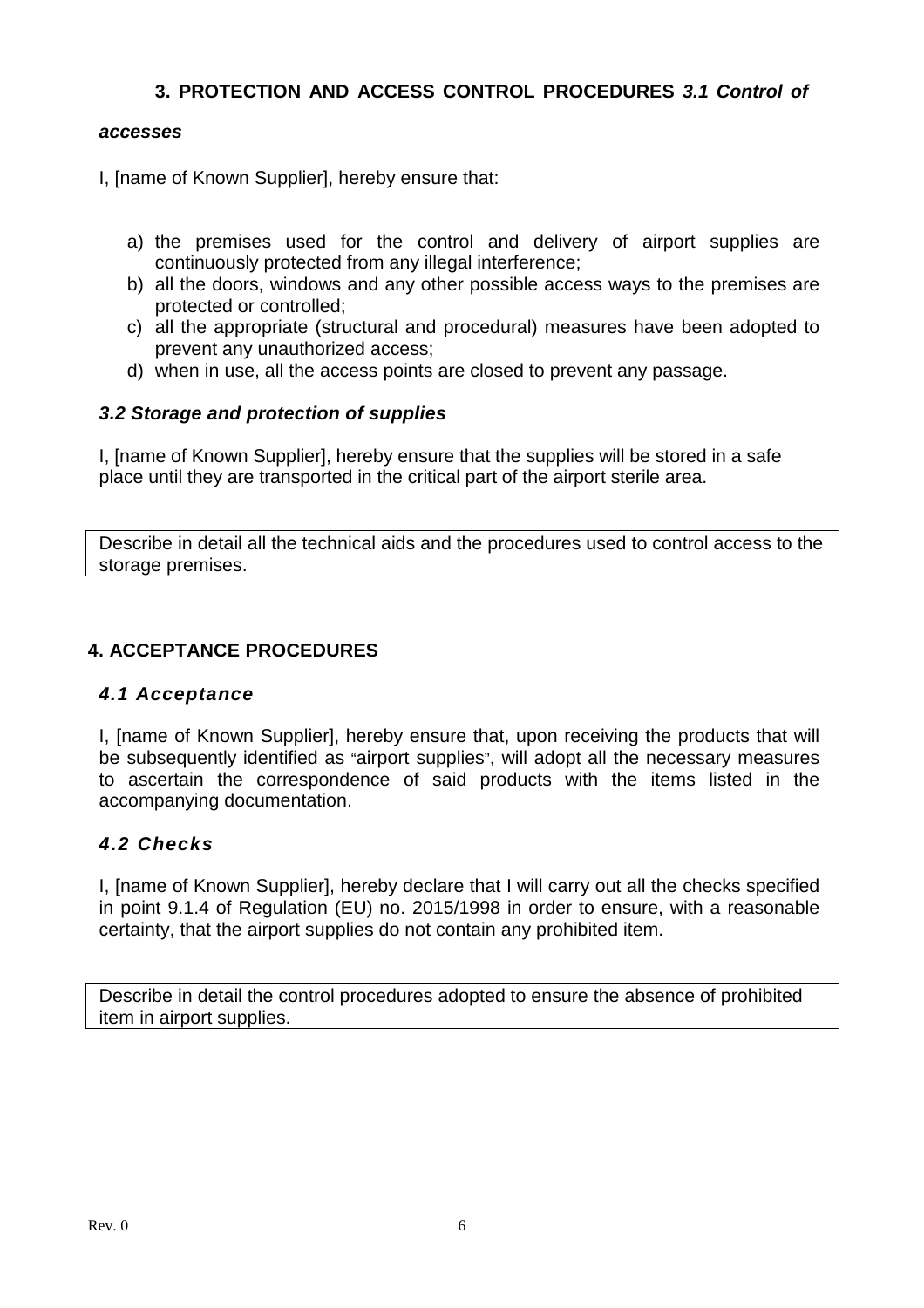# **4.3 Quality control**

Describe in detail the internal quality control procedures adopted to ensure that the procedures describe in this Security Plan are correctly implemented.

### **5. TRANSPORT AND DELIVERY PROCEDURES**

#### **5.1 Documentation accompanying airport supplies**

I, [name of Known Supplier], will enclose a Security Certificate (filled using the form provided with Annex # 1 of Chapter 9 of this NSP) to the delivery document accompanying each airport supply, to certify the following:

- Supply number
- Nature of supplies
- Delivery site

Said documentation will be provided with the airport supplies upon entrance in the sterile area.

#### **5.2 Transport and delivery of known airport supplies from the landside area to the airside area**

I, [name of Known Supplier], hereby ensure that known airport supplies will maintain the "security status" throughout their transfer from the storage premises to the critical part of the sterile area.

I, [name of Known Supplier], hereby ensure that known supplies will be transported/carried:

- by my own personnel with their own vehicles, or
- by a courier using approved security procedures and measures.

Specify in detail the transport and protection procedures and the transport vehicles used

### **6. SECURITY NON-CONFORMANCES OR INCIDENTS**

I, [name of Known Supplier], hereby ensure that each non-conformance in a product or supply shall be immediately notified to the Security Manager.

I, [name of Known Supplier], hereby ensure that, in the event that any sign of tampering with already screened supplies is detected, said supplies shall be screened again.

I, [name of Known Supplier], hereby ensure that, in case of any security incident (e.g. suspicious item, threatened bomb, etc.) our Security Manager will immediately notify

- the Border Police, and
- the Security Manager of the Airport Operator
- ENAC's Airport Directorate

Describe the relevant procedures in detail.